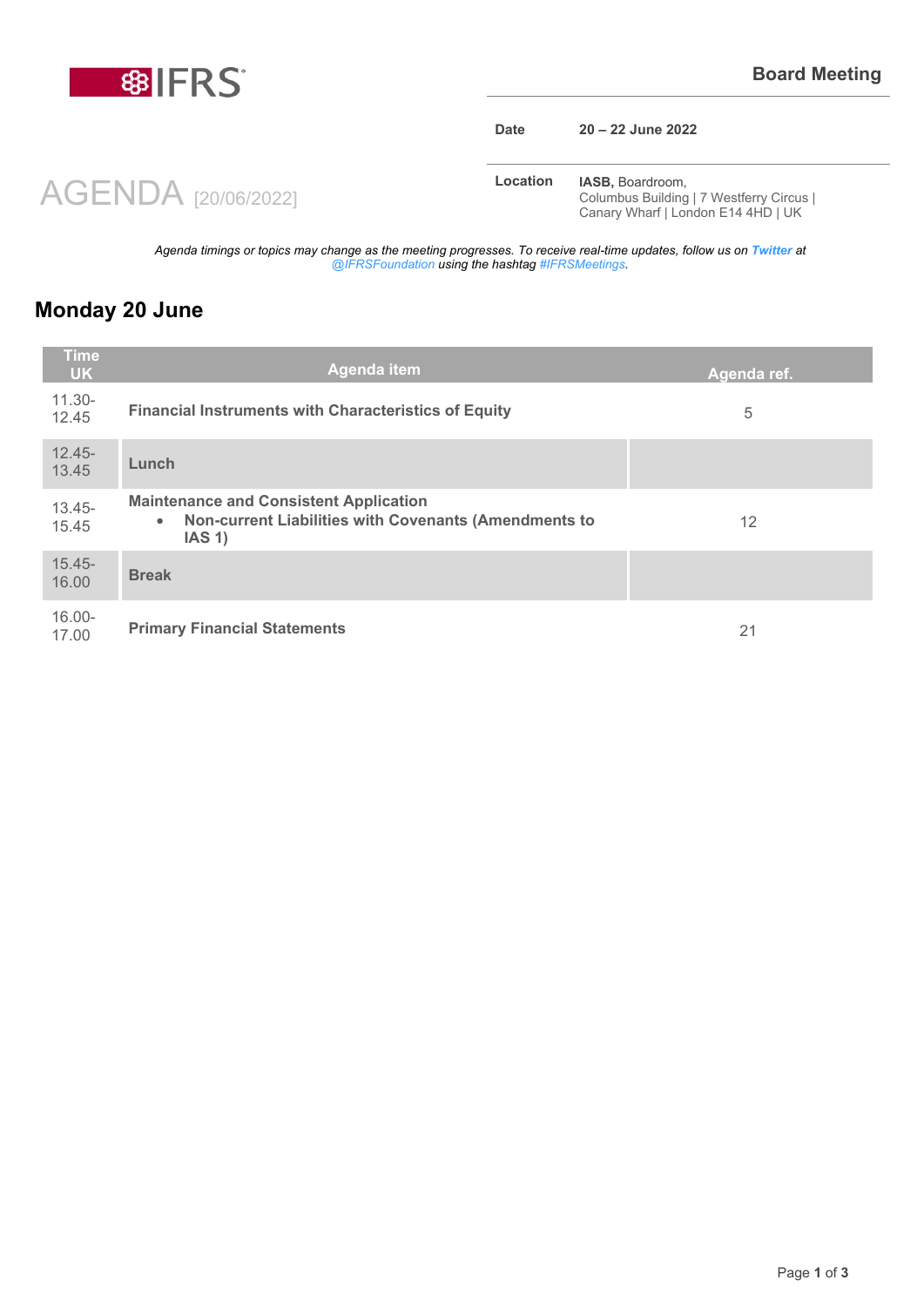

AGENDA [20/06/2022]

#### **Date 20 – 22 June 2022**

**Location <b>IASB**, Boardroom, Columbus Building | 7 Westferry Circus | Canary Wharf | London E14 4HD | UK

*Agenda timings or topics may change as the meeting progresses. To receive real-time updates, follow us on Twitter at @IFRSFoundation using the hashtag #IFRSMeetings.*

## **Tuesday 21 June**

| <b>Time</b><br><b>UK</b> | <b>Agenda item</b>                                | Agenda ref.               |
|--------------------------|---------------------------------------------------|---------------------------|
| $10.00 -$<br>11.30       | Post Implementation Review of IFRS 9              | $\ensuremath{\mathbf{3}}$ |
| $11.30 -$<br>11.45       | <b>Break</b>                                      |                           |
| $11.45 -$<br>12.15       | <b>Contractual cash flow characteristics</b>      | 16                        |
| $12.15 -$<br>13.15       | Lunch                                             |                           |
| $13.15 -$<br>15.15       | <b>Business Combinations under Common Control</b> | 23                        |
| $15.15 -$<br>15.30       | <b>Break</b>                                      |                           |
| $15.30 -$<br>17.00       | <b>Equity Method</b>                              | 13                        |